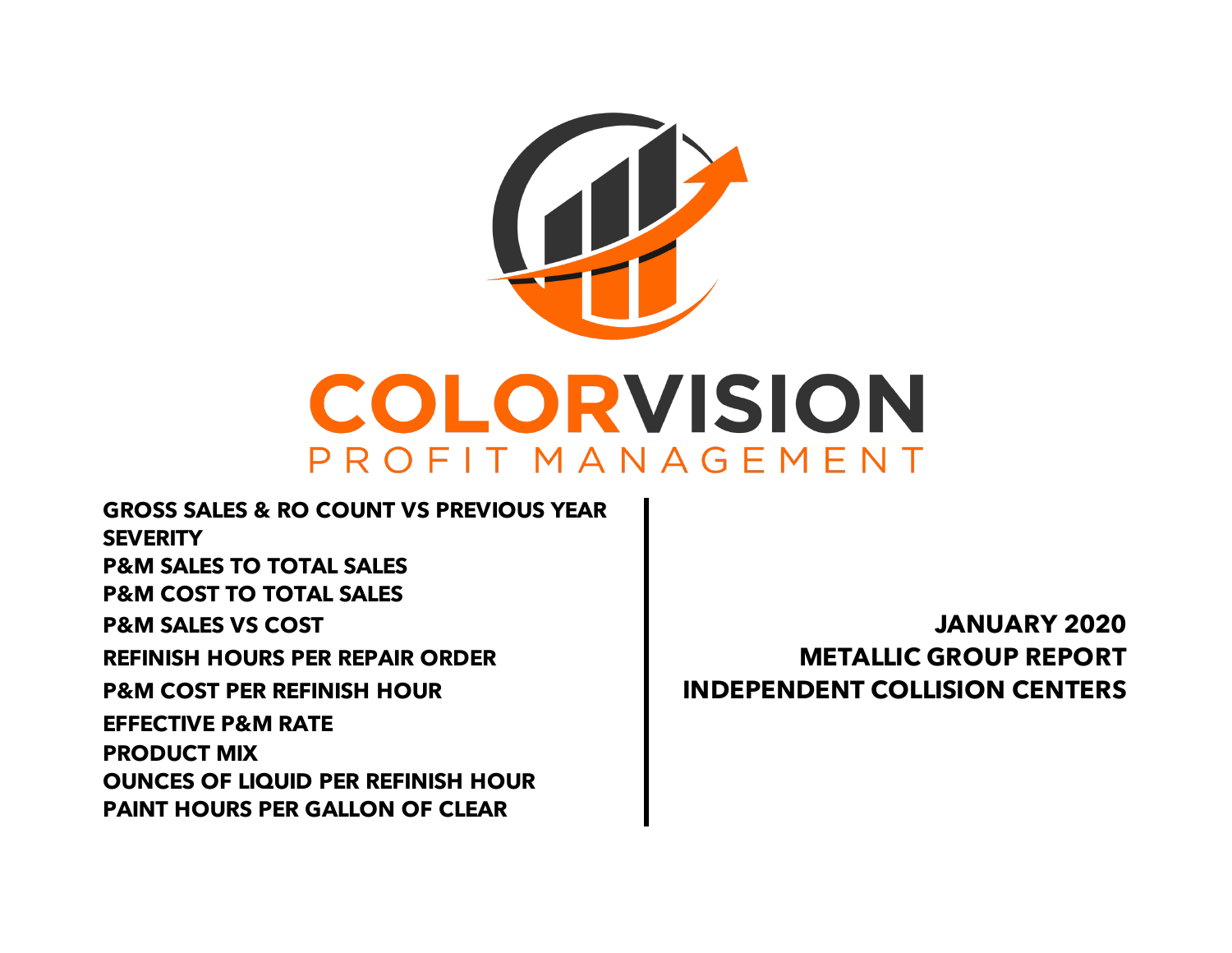

#### **YTD GROSS SALES & RO COUNT GROWTH VS PRIOR PERIOD**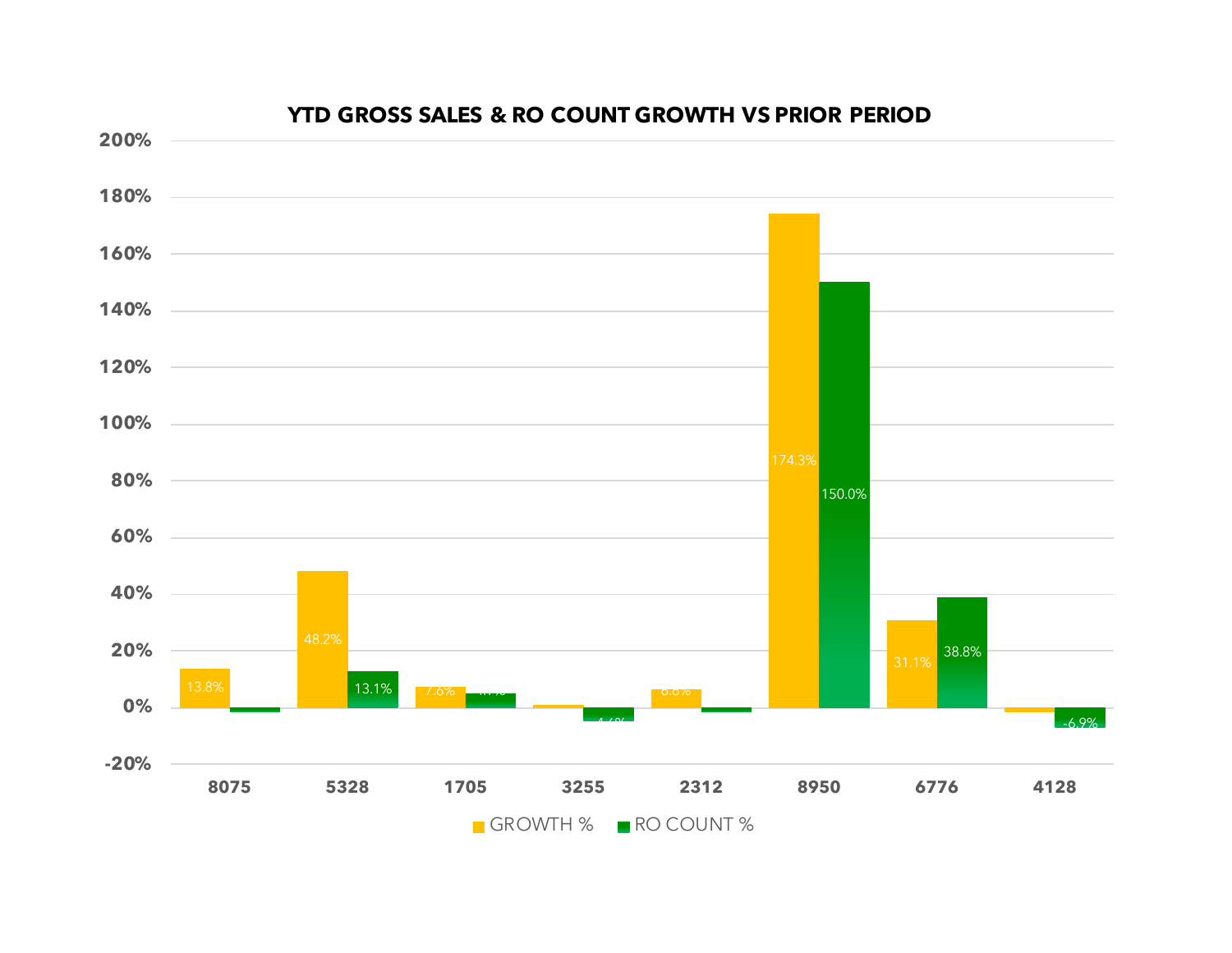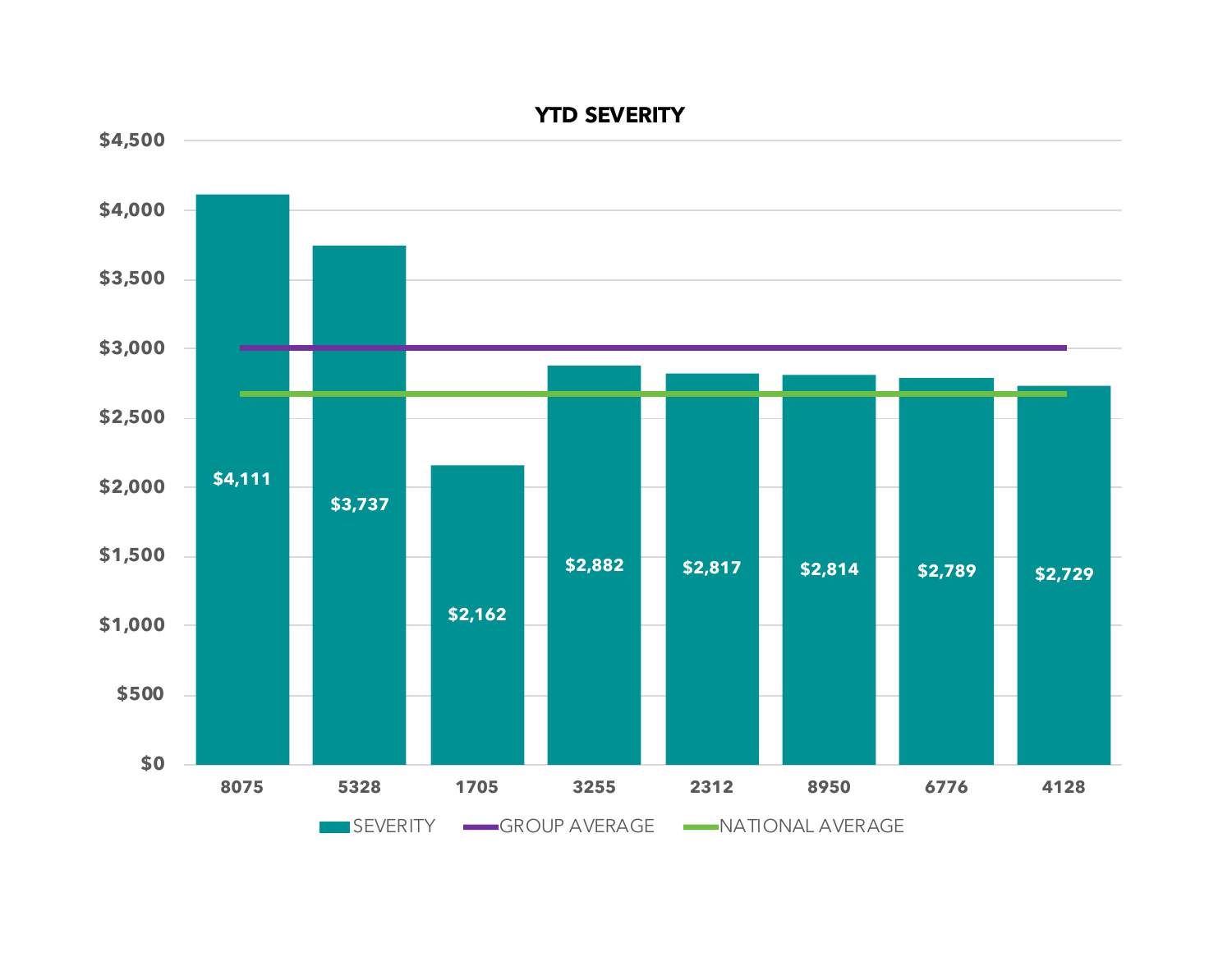# **8.5% 7.0% 7.0% 8.8% 9.6% 8.7% 9.1% 11.0% 0% 5% 10% 15% 20% 8075 5328 1705 3255 2312 8950 6776 4128 YTD P&M SALES % TO TOTAL SALES PRAM SALES % GROUP AVERAGE BENCHMARK**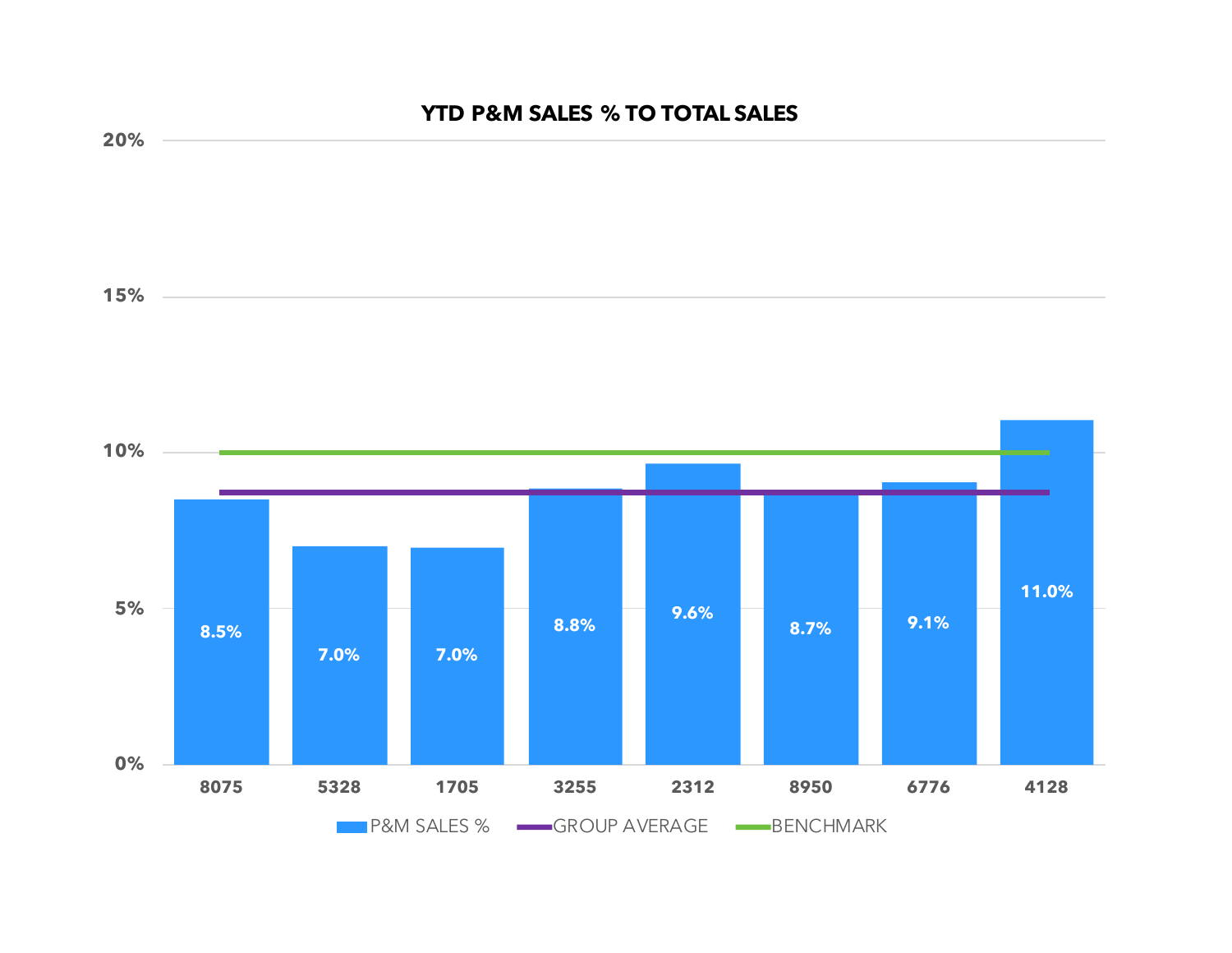## **YTD P&M COST % TO TOTAL SALES**



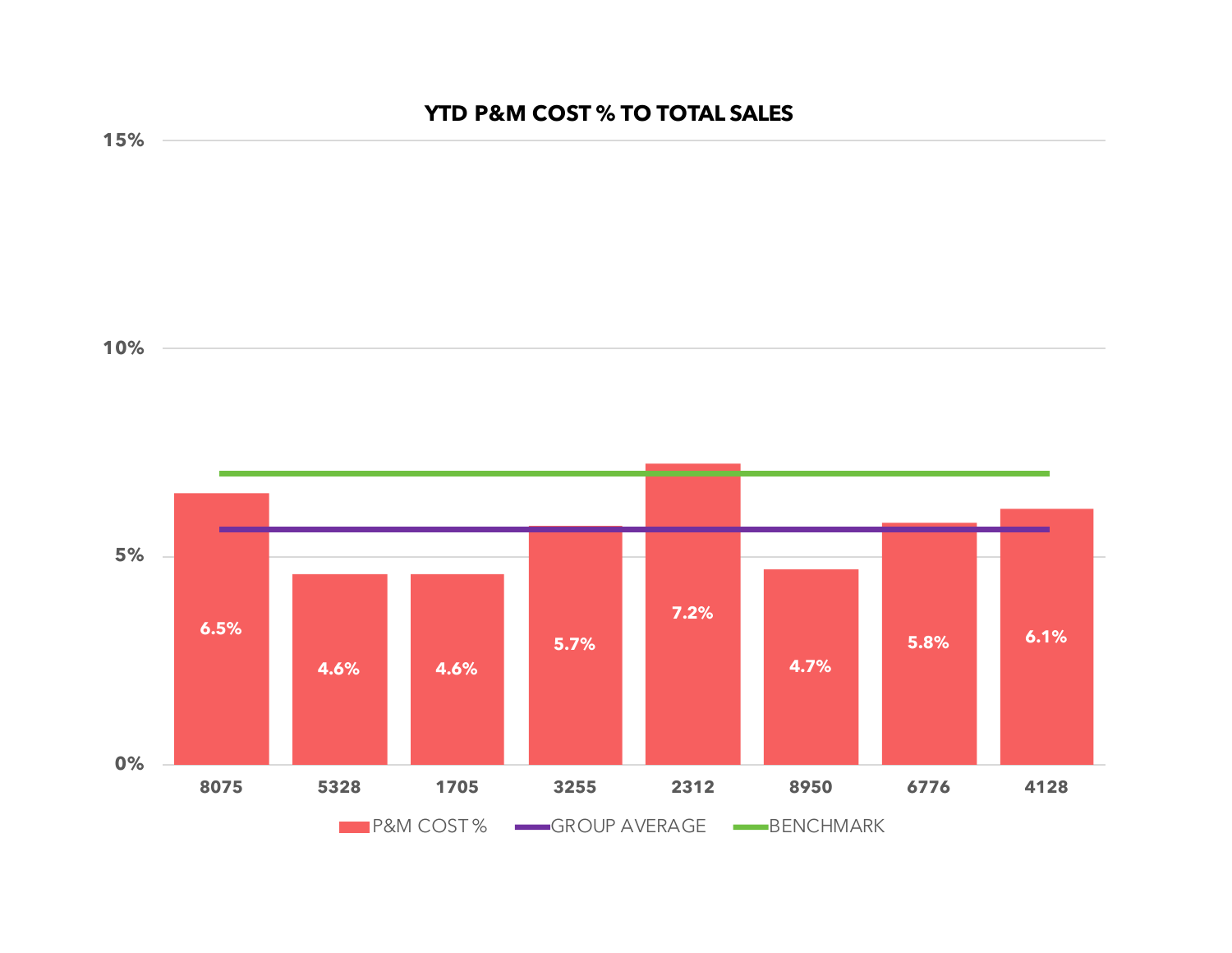## **YTD P&M SALES VS COST**



**15%**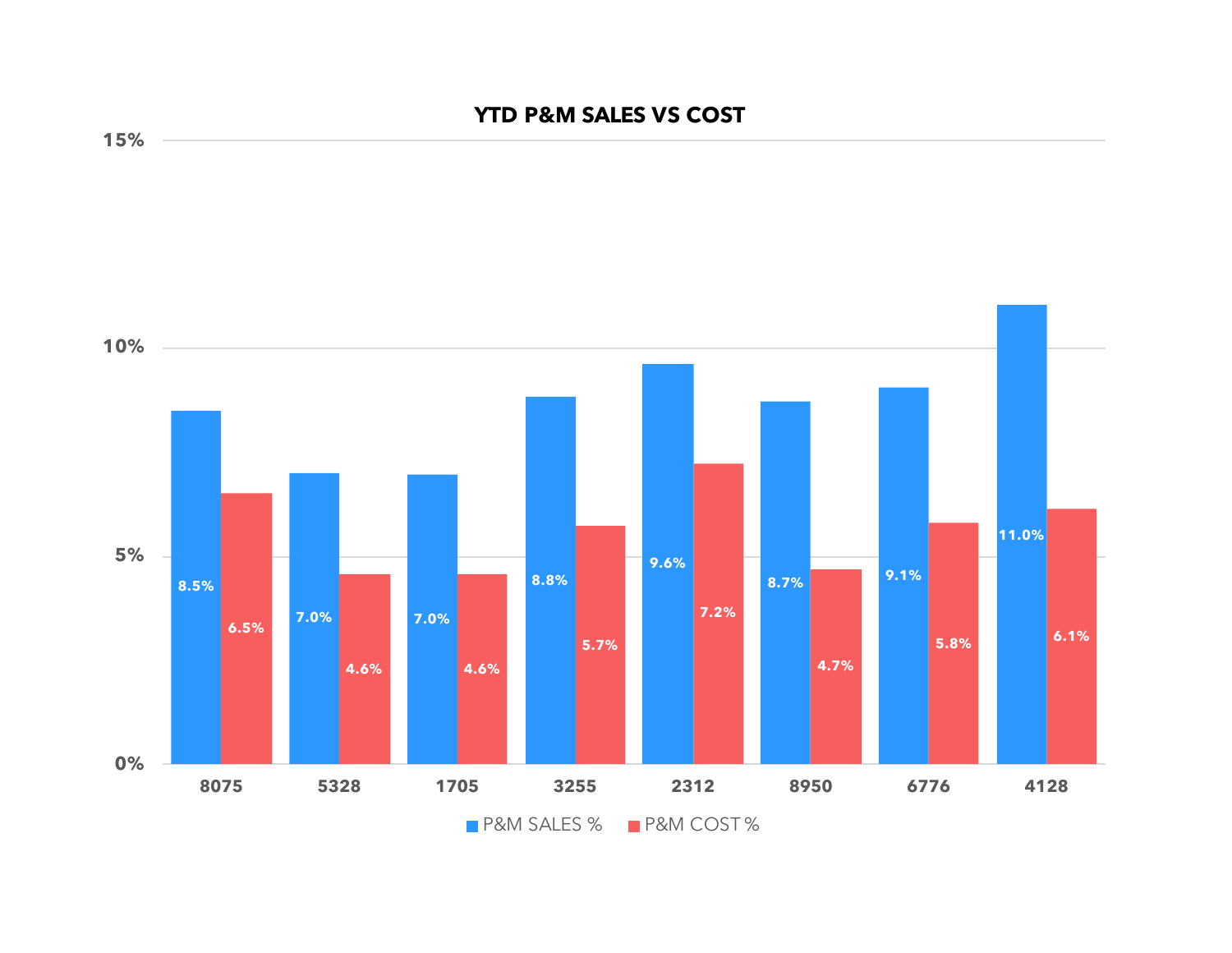

### **YTD REFINISH HOURS PER REPAIR ORDER**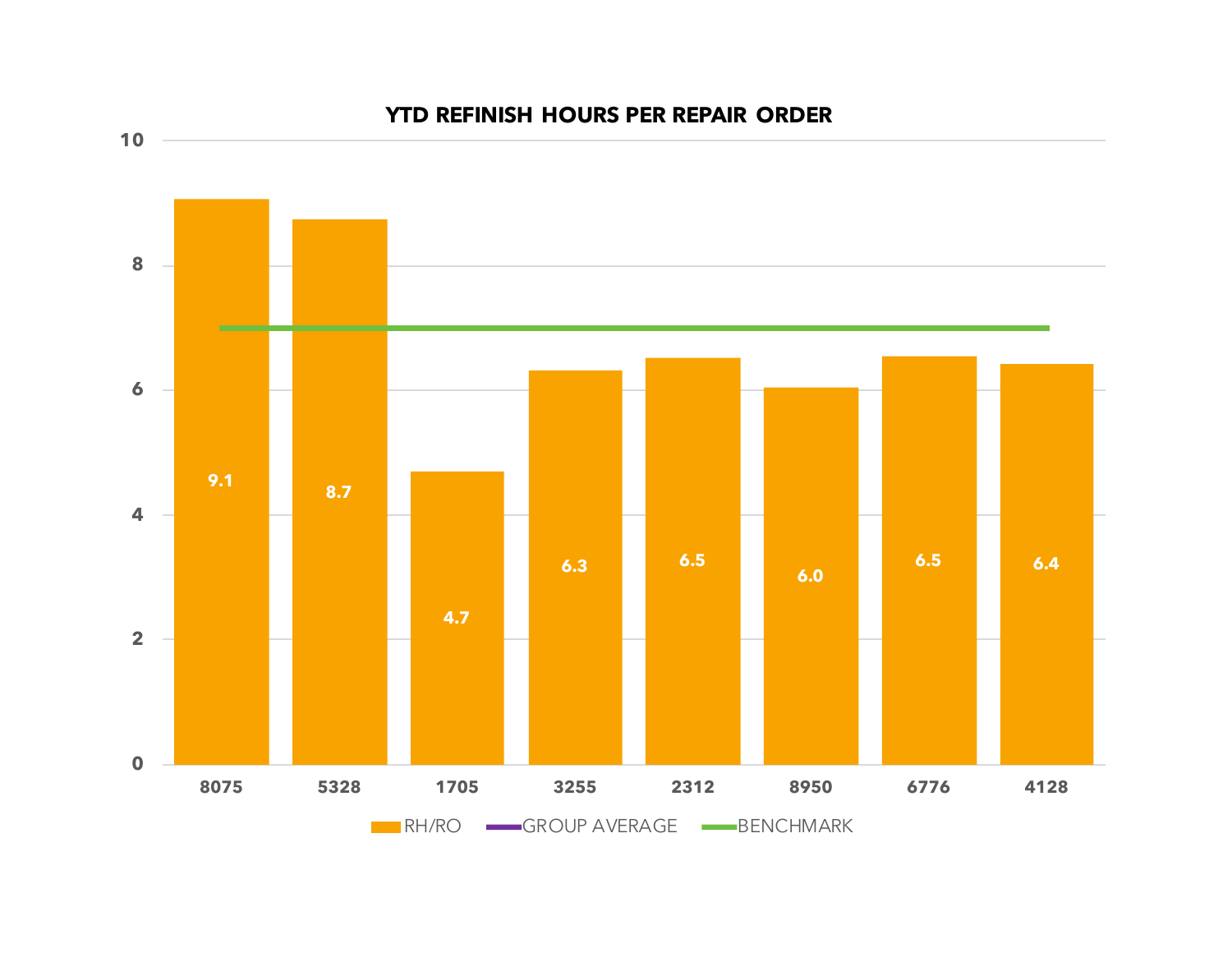

#### **YTD P&M COST PER REFINISH HOUR**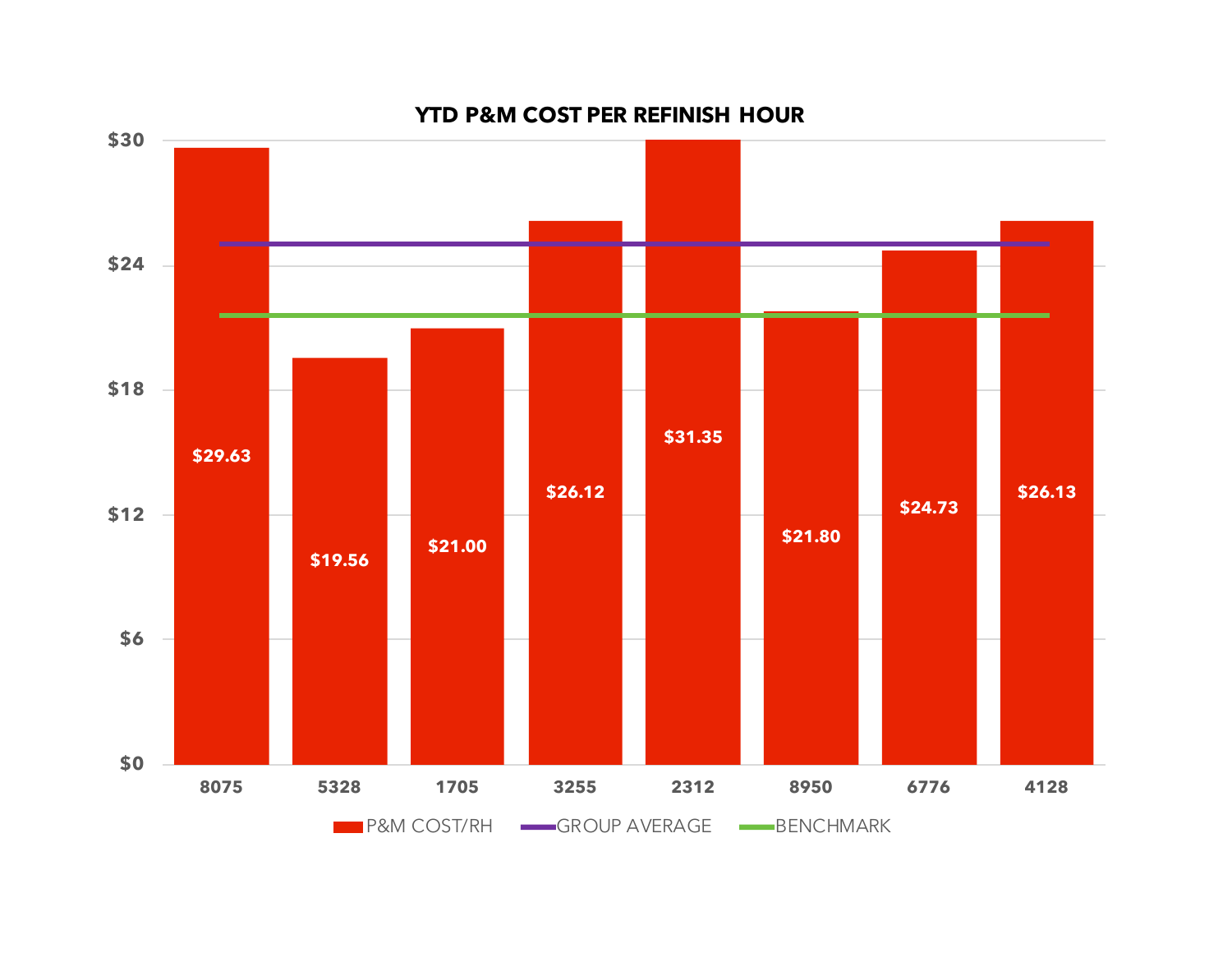## **YTD EFFECTIVE P&M RATE**



**\$50**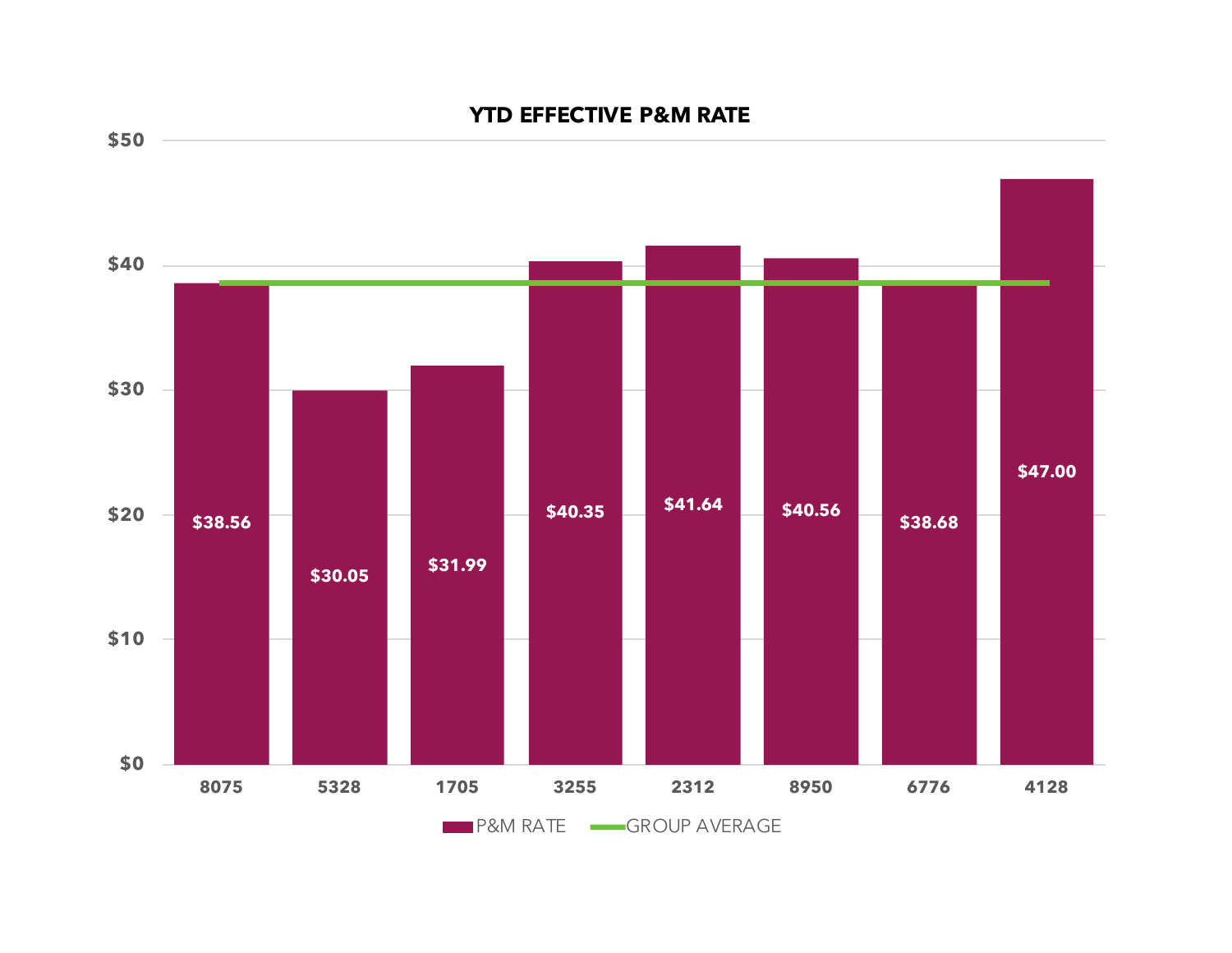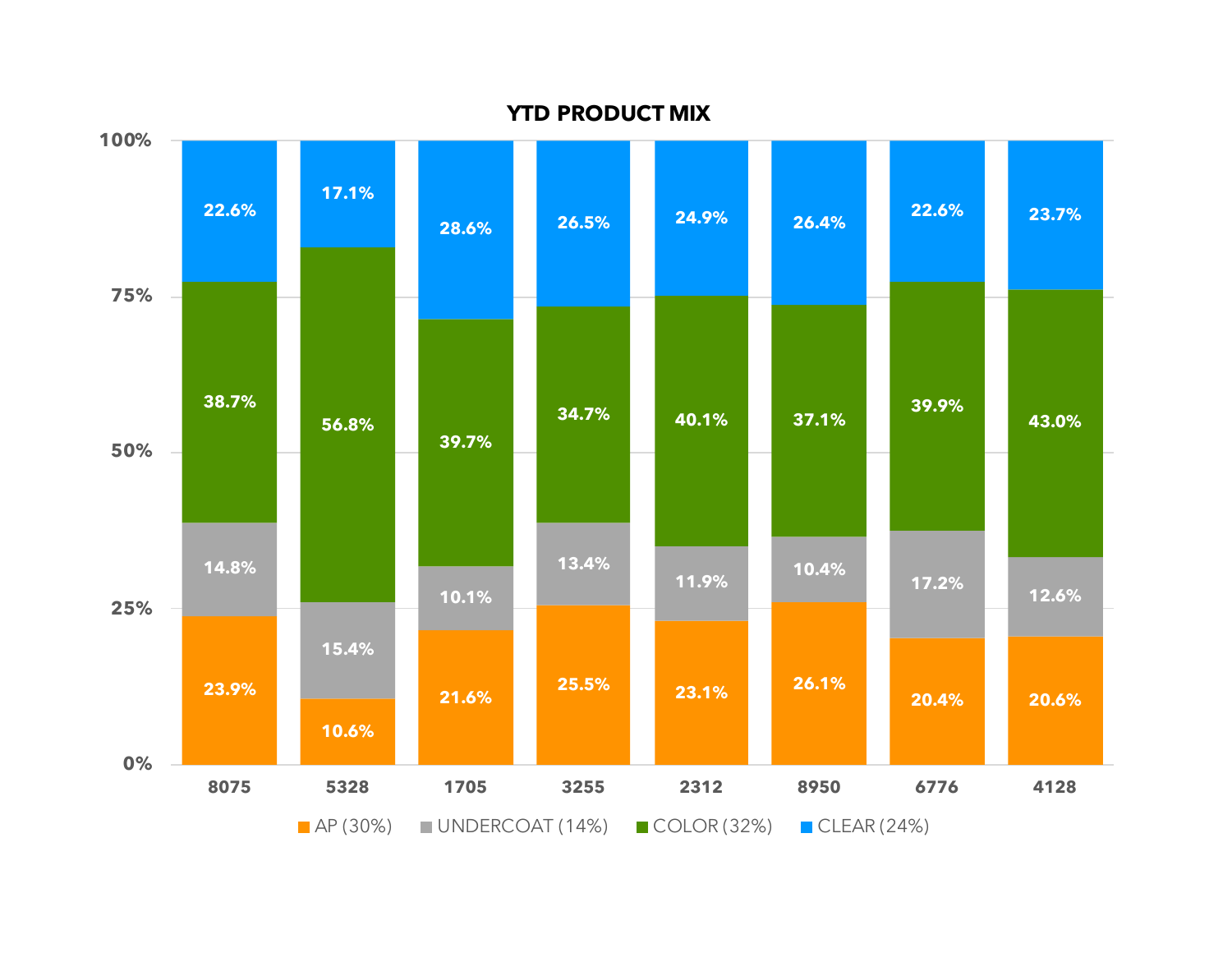

**YTD OUNCES OF LIQUID PER REFINISH HOUR**